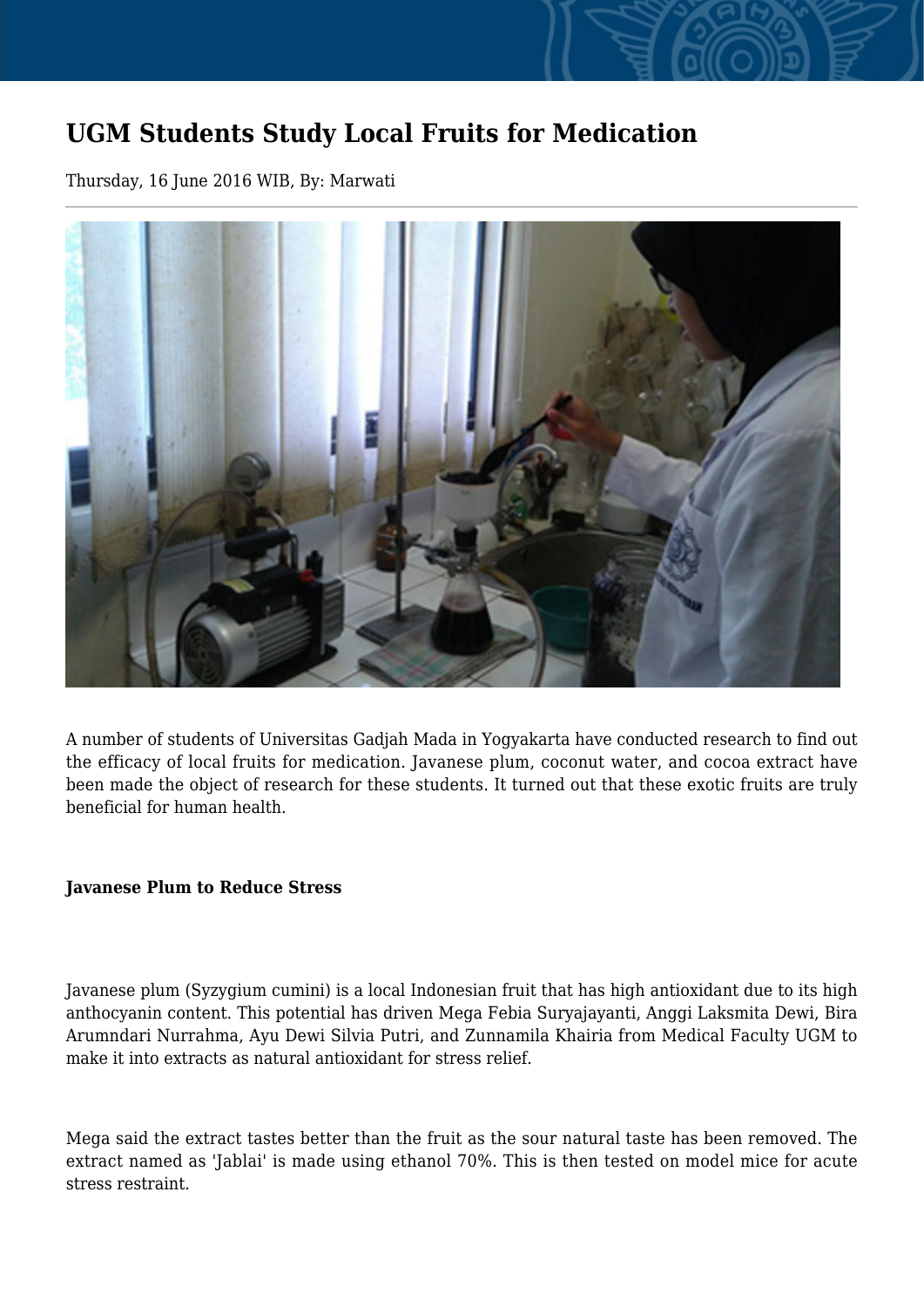"The result showed that the Javanese plum extract can prevent blood pressures from increasing during acute stress," she said on campus on Wednesday (15/6).

A dosage of 20 mg/200 gr of mouse weight and 40 mg/200 gr of mouse weight of this extract can prevent an increase in the blood pressure during acute stress. This dosage is equal to the effect of vitamin E or commercial antioxidants during acute stress.

"This research can inform the people on the beneficial effects of Javanese plums to relieve stress," she said.

## **Coconut Water as Medium to Grow Stem Cells**

Another group of UGM students have made use of cocomut water as alternative medium to grow stem cells. From Faculty of Veterinary Sciences: Mulya Fitranda AR, Aprilia Maharani, Gifti Rosalina R, and Adam Darsono, in addition to Syifa Amalia Syakura from Faculty of Medicine have made Enriched Coconut's Essential Medium based on coconut water to grow stem cells to the standardised medium of Dulbecco's Modified Eagle Medium (DMEM).

"Stem cells development in Indonesia is still at a stop, one reason is because price of the medium for growing the cells is expensive," said Mulya.

The students made use of coconut water natural compounds as the medium to grow the stem cells after seeing the characteristics of coconut water that resembles the physiological fluid of human body. Coconut water also contains cytokinins and Trans-Zeatin as anti-aging prevention and cell division.

"The abundant supplies of coconut trees in the country makes another economic benefit as an alternative medium to stem cells development," said he.

In the research they used fibroblast cells that is obtained from hypodermis tissue of Wistar mouse's back at 3 months old for culturation and incubation. The result showed that the fibroblast cells in young and old coconut water medium has higher cell viability percentage than standardised medium in sequence 116.25% and 115.11% in the first 3 hours of incubation.

"We also made cytotoxic test that proved that coconut water is very safe to be applied for stem cell medication," he concluded.